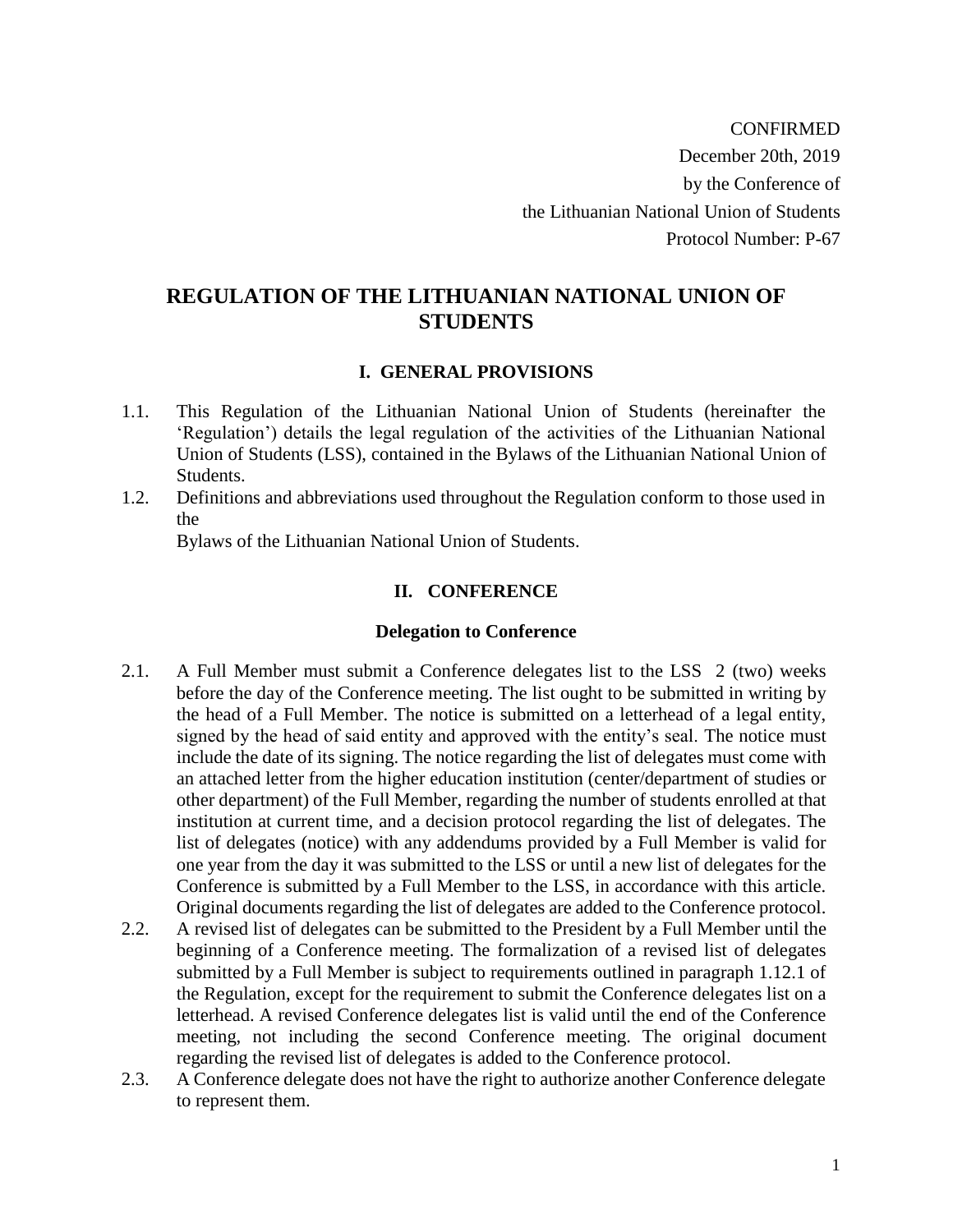#### **Conference meetings**

- 2.4. A Conference meeting is chaired by a person proposed by the Board and approved by the Conference. In case they fail to arrive, until the Conference elects a new chairperson, the Conference is chaired by the President. In cases where the Conference does not approve the Board-proposed chairperson or in case of their absence, the Conference elects a new chairperson. The role of the Secretary of the Conference meeting and other roles are fulfilled by LSS representatives.
- 2.5. The content and course of the Conference (alterations to the course of the Conference, without altering the Regulation, are prohibited):
	- 2.5.1. registration of Conference members (delegates) (as per the delegates lists submitted by Full Members to the LSS, in accordance with the Regulation);
	- 2.5.2. election of the voting commission of the Conference (until one is elected, the functions of the commission are fulfilled by the chairperson of the Conference);
	- 2.5.3. election of the chairperson of the Conference (acting or interim);
	- 2.5.4. approving a Conference agenda;
	- 2.5.5. ruling on matters of membership in the LSS;
	- 2.5.6. presenting the LSS Activity Report (carried out by the President);
	- 2.5.7. presenting the financial activity audit report of the Supervisory Committee (generally done by the chairperson of the Supervisory Committee);
	- 2.5.8. approving the financial activity audit report of the Supervisory Committee;
	- 2.5.9. approving the LSS annual financial accountability;
	- 2.5.10. approving the activity report of the President (in accordance with the Bylaws, the part of the report that is approved -- information regarding the activity of the LSS);
	- 2.5.11. approving changes to the Bylaws or the Regulation;
	- 2.5.12. electing a President;
	- 2.5.13. electing the Supervisory Committee;
	- 2.5.14. determining the membership fee of Full Members;
	- 2.5.15. presenting and approving higher education guidelines of the Organization;
	- 2.5.16. attending to other matters in the Conference agenda;
	- 2.5.17. inauguration of Honorary Members.
- 2.6. Depending on the circumstances, matters specified in Paragraphs 2.5.5, 2.5.9, 2.5.11– 2.5.17 of the Regulation might not be included in the Conference agenda. If the Conference is taking place at a time when it is not yet required to present the activity report of the LSS, specified in Paragraph 2.5.6 of the Regulation, the report of activity of the President is presented to the Conference in its place (in accordance with the Bylaws, the part of the report that is approved -- information regarding the activity of the LSS).
- 2.7. Without violating the requirements outlined in Paragraphs 2.5-2.6 of the Regulation, matters of the Conference agenda are determined by the President, having coordinated with the Board, but the Conference reserves the right to change the contents of the agenda.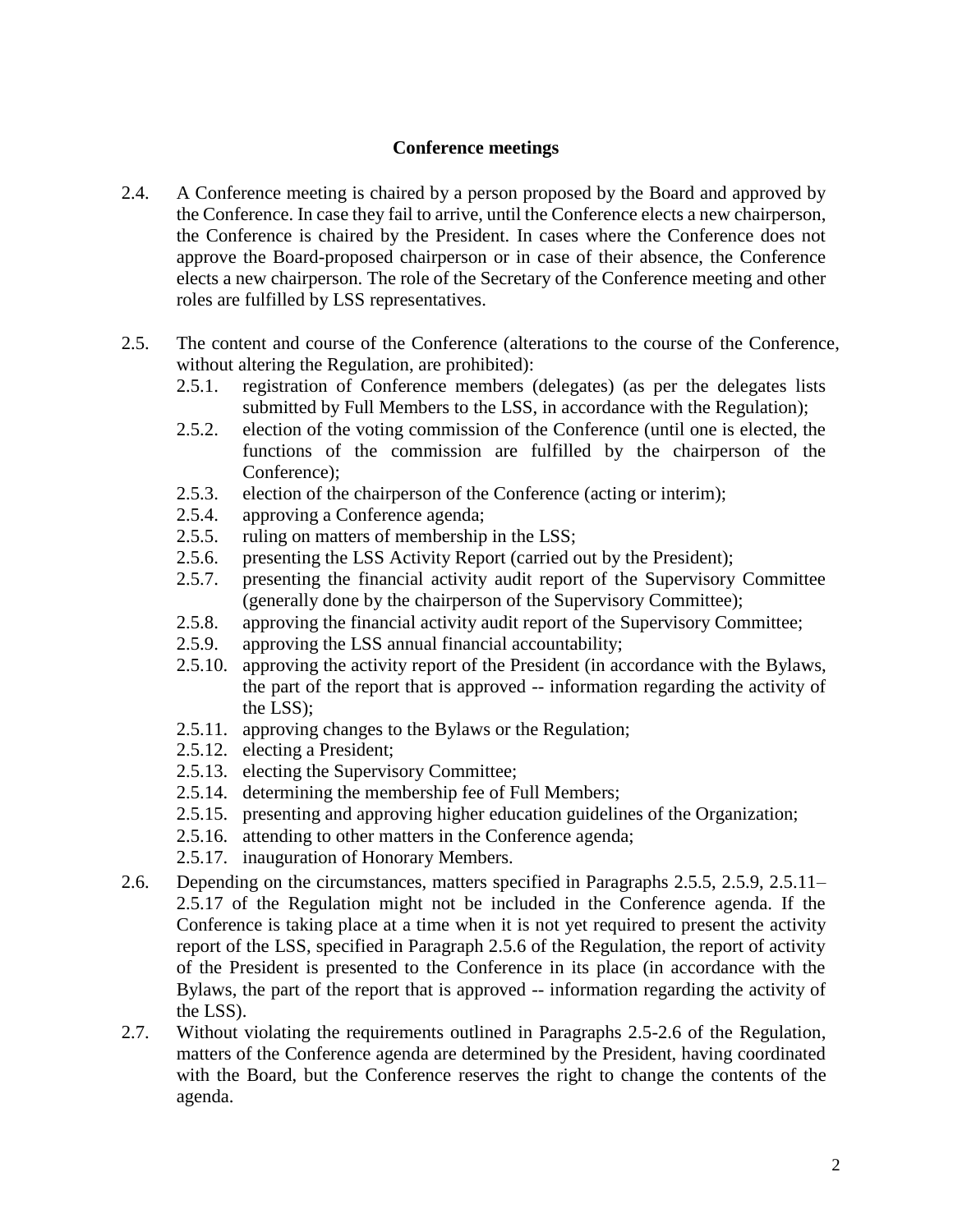- 2.8. If the Conference cannot take place due to insufficient quorum of delegates, per legislation, the convened second Conference shall only have the right to rule on matters pertaining to the agenda of the Conference that could not take place. During a second Conference, any decisions pertaining to the reorganization or liquidation of the LSS may only be made when more than 2/3 of all Conference delegates are present.
- 2.9. The Conference is considered cancelled due to insufficient quorum when:
	- 2.9.1. after the registration of Conference delegates is completed, insufficient Conference quorum is declared;
	- 2.9.2. the Conference only partly takes place, i.e. when a sufficient number of delegates registered for the Conference and a portion of the matters in the Conference agenda was attended to and decisions regarding those matters were made, but during the Conference meeting, the number of delegates diminished (insufficient quorum) and some agenda items were left unsolved. In such a case, a second Conference examines only those agenda items that were left unsolved during the first Conference (this rule does not apply if, during the first Conference, only matters outlined in Paragraphs 2.5.1-2.5.4 of the Regulation were attended to, i.e. in such a case the Conference is considered nullified to begin with and the second Conference examines and rules on all items of the agenda of the nullified Conference, apart from the exception outlined in Paragraph 2.9 of the Regulation regarding the closure of the LSS).
- 2.10. The decision to have the Conference meeting behind closed doors is made by the Conference on its own initiative or on the proposal made by either the President or the Board. Supervisory Committee members have the right to attend such a meeting as observers. For all other person to attend as observers, a Conference approval is required.
- 2.11. All Conference meetings are recorded in a protocol. The protocol of the Conference meeting is drawn up by the Secretary of the Conference meeting in no later than 5 (five) days after the meeting is concluded. The Conference meeting protocol is signed by the Chairman and the Secretary of the Conference meeting.
- 2.12. Conference meeting protocols with any addendums are stored in LSS headquarters.

### **Order of decision-making by the Conference**

- 2.13. Conference decisions are made during Conference meetings.
- 2.14. All decisions during a Conference meeting are generally made by open vote. Secret ballot voting is used in cases specified in legislature, Bylaws, and the Regulation, or by Conference decision.
- 2.15. Open voting is performed by delegates raising their Conference mandate, which proves that the voter is a Conference delegate.
- 2.16. Secret ballot voting is performed by each delegate indicating their choice on a separate, specialized voting ballot, which can only be obtained by Conference delegates. The ballot is placed in a sealed urn. The urn is opened only after the vote, having already declared the number of ballots that were given out.
- 2.17. Both--the open vote and secret ballot vote--are carried out by the Conference Voting Commission, made up of either three or five persons, one of which is the Chairperson (elected by majority vote by the rest of the Commission). The Voting Commission is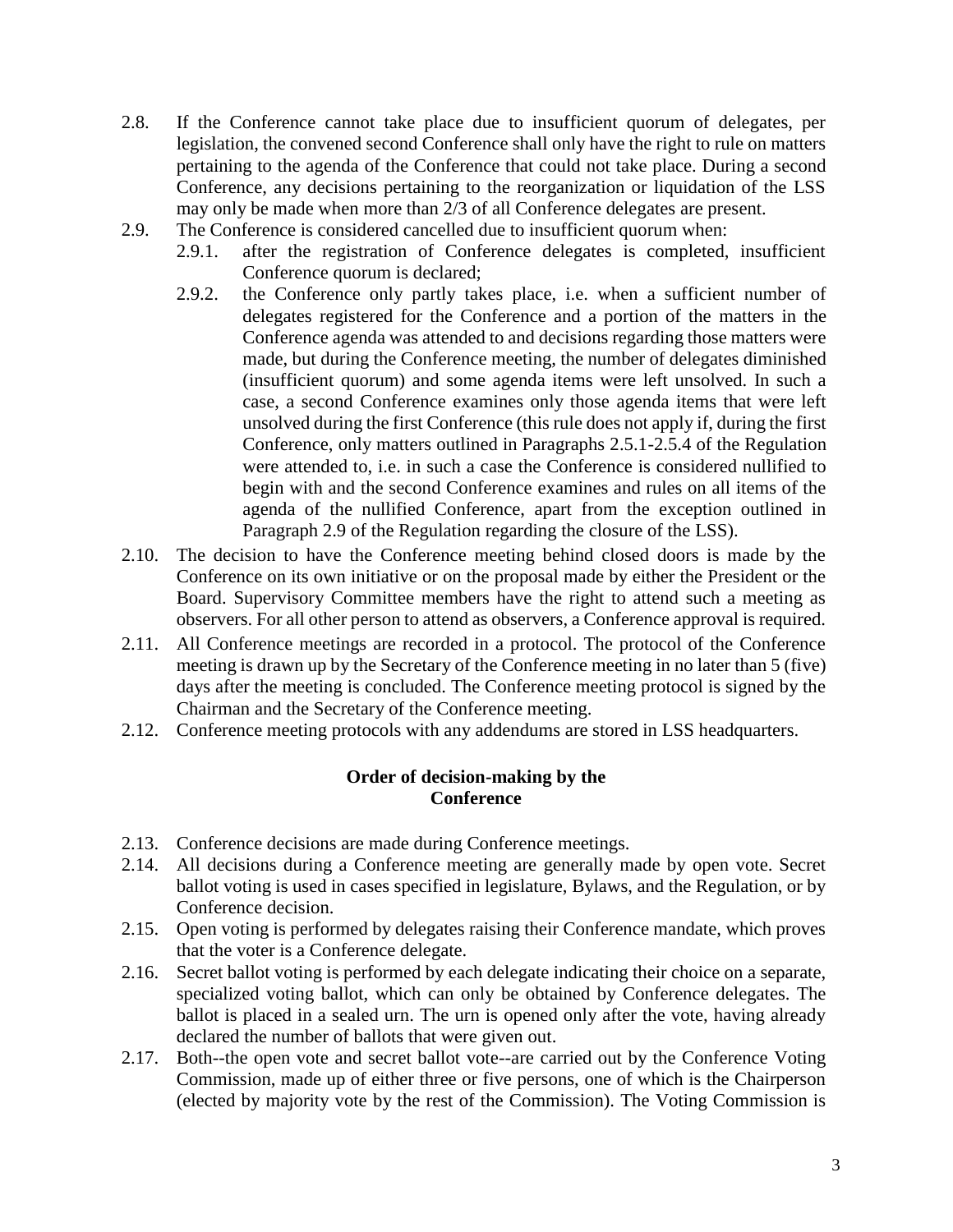elected from persons participating in the Conference. A Conference delegate can also be a member of the Voting Commission.

- 2.18. The Conference Voting Commission verifies mandates of the Conference delegates, quorum; counts votes and announces voting results; ensures the legitimacy of the decisions made during the Conference.
- 2.19. If Conference delegates vote on a matter 50/50 pro and against, the decision is considered as not made. In such a case, the matter must be considered and voted on again or, if Conference delegates decide, the consideration of this matter can be postponed.
- 2.20. Each person in the Conference has only one vote.

## **III. THE COUNCIL**

### **Representation in the Council**

- 3.1. A Full Member is generally represented in the Council by the head of said Member.
- 3.2. Before the beginning of their first Council meeting, the head of a Full Member (newly elected by a student authority) must provide the President with a protocol extract from a competent organ of the Full Member, which proves that the person is authorized to act in the name of the Full Member, i.e. represent them in the Council. The protocol extract must be approved by a competent organ, signatures from the Chairman and Secretary of the meeting, as well as a seal of a legal entity. The original copy of this protocol extract is stored at the LSS. The protocol extract is considered valid until a new one is submitted.
- 3.3. Before the Council meeting, the representative presents the President with proof of authorization (original) and a copy to be stored by the LSS. The authorization is valid until the date indicated on it, or until the LSS received a written notice from the respective Full Member, informing about the nullification of the authorization.
- 3.4. According to the Civil Code of the Republic of Lithuania, for an authorization to be valid, it is required to:
	- 3.4.1. specify the names and surnames of both parties of the authorization and the personal identification number of the person receiving the authorization;
	- 3.4.2. specify the purpose of the authorization;
	- 3.4.3. include a signature of the head of the legal entity giving the authorization;
	- 3.4.4. specify the date of the authorization;
	- 3.4.5. be in writing.
- 3.5. If the head of the Full Member or the authorized representative do not submit the required documents on time, proving the right to represent the respective Full Member, it is considered that those persons do not possess the right to represent the respective Full Member in a Council meeting.

## **Council meetings**

3.6. Council meetings are generally open. With the permission of the Council Chairperson, meeting observers may speak up, state their opinion, make comments, suggestions. Observers of the Council meeting that do not maintain order or otherwise interfere with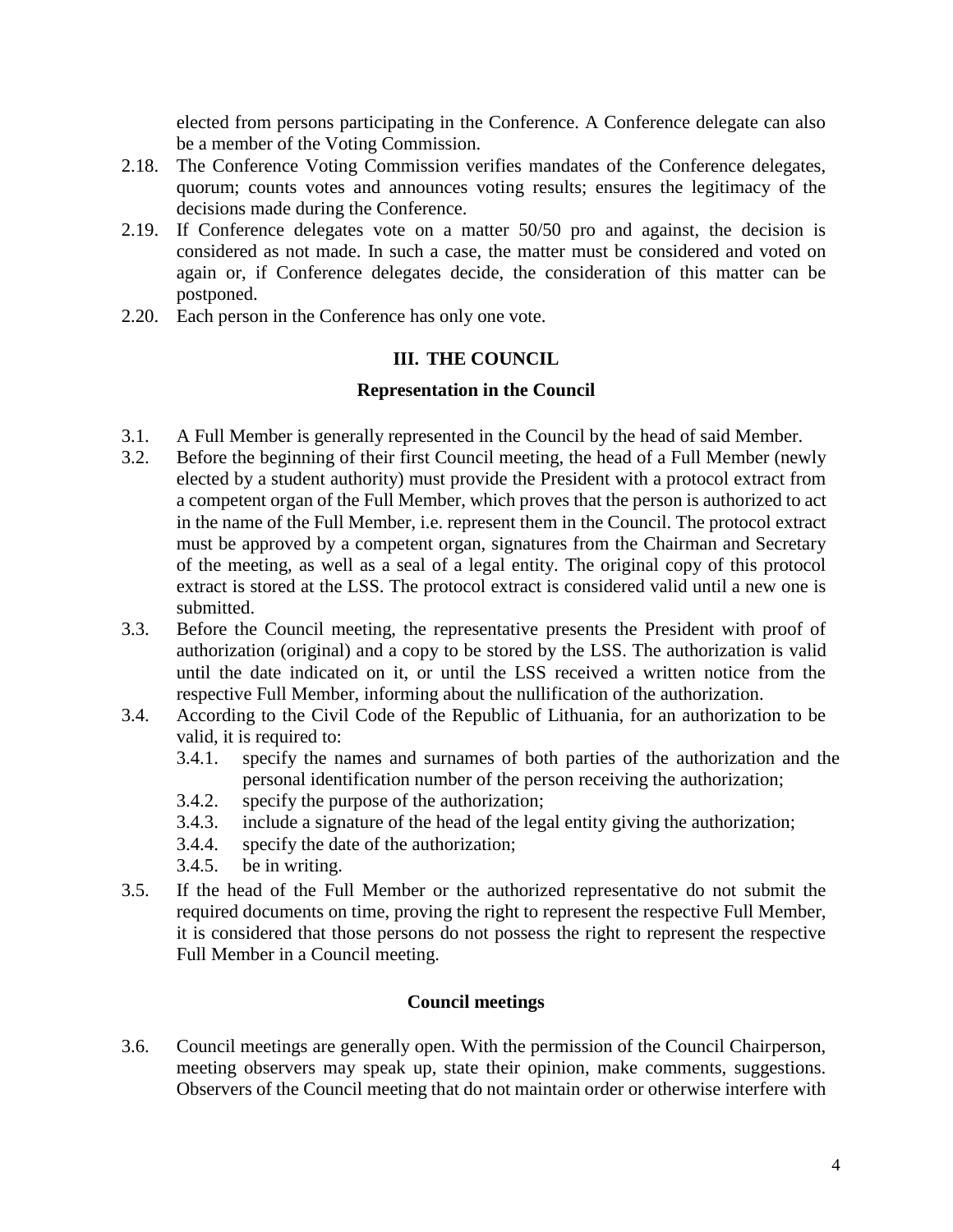the work of the Council, may be removed from the meeting by Council's decision.

- 3.7. The Council can decide to have its meeting behind closed doors. In such a meeting, members of the Supervisory Committee may participate as observers. In order for any other persons to participate in the Council meeting as observers, permission must be granted by the Council.
- 3.8. When forming temporary committees, in cases specified in the Bylaws, the Council must appoint a chairperson and clearly formulate the committee's tasks and goals, determine the final and (or) interim dates for delivering activity reports.
- 3.9. The Council Chairperson is responsible for the legality of the decisions made in the Council and for the order of the meetings.
- 3.10. Generally, Council members are informed about the would-be agenda, place and date of a meeting 4 (four) weeks in advance. The above-mentioned term may not be upheld when an extraordinary Council meeting is called.

#### **Order of decision-making by the Council**

- 3.11. Council decisions are made during Council meetings.
- 3.12. All decisions during a Council meeting are generally made by open vote.
- 3.13. Open vote in the Council is performed by raising one's hand.
- 3.14. Secret ballot voting is performed in the order determined by the Council.
- 3.15. Open and secret ballot voting are both generally carried out by the Chairperson of the Council. The Chairperson of the Council can decide to form a three-person voting commission, where one member is the chairperson of the commission (determined by majority vote within the commission). The voting commission is elected from the persons participating in the Council meeting. A Council member can also be a member of the commission.
- 3.16. Each person in the Council has only one vote.

## **IV. THE BOARD**

#### **Order of forming the Board**

- 4.1. The Board is made up of 7 members -- the President (per obligations) and 6 Full LSS Members, existing or former. The Board is updated each year with 3 new members. The Board elections are convened by the President along with a Council meeting. Information about the Board elections is published on LSS's website (www.lss.lt) 4 weeks before the elections.
- 4.2. Candidates willing to become members of the Board must submit all the required documents to the LSS Supervisory Committee no later than 2 weeks before the due Council meeting.
- 4.3. A Board member candidate must provide these documents:
	- 4.3.1. recommendations of no less than three Full Members;
	- 4.3.2. a resume
	- 4.3.3. a motivational letter.
- 4.4. Duties of a Board member are incompatible with those of the Vice-president, LSS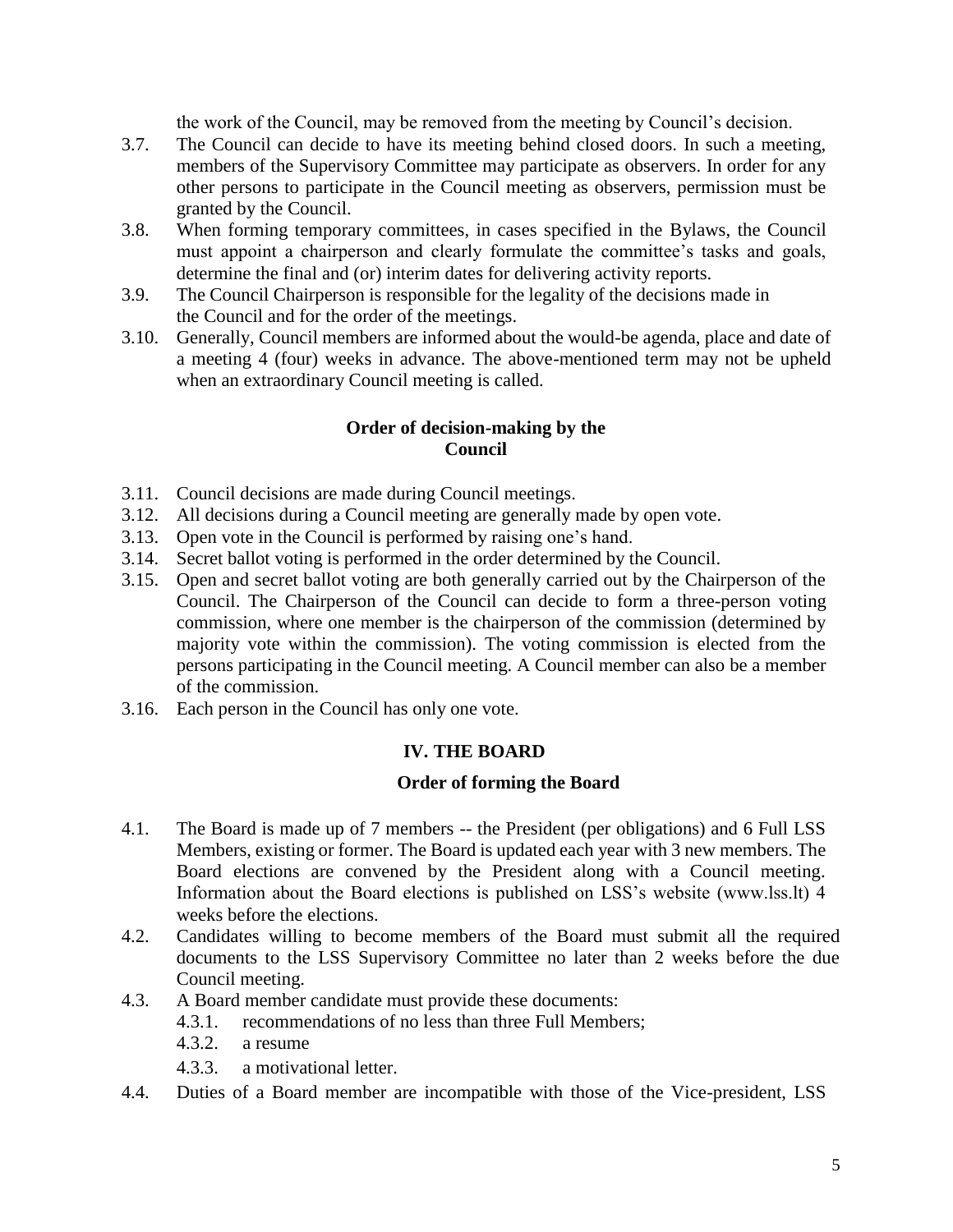employee and Council member. Duties of a Board member are incompatible with those of the Vice-president, LSS employee and Council member.

- 4.5. A Board member is elected:
	- 4.5.1. During a Council meeting, a secret vote takes place, where Council members elect Board members;
	- 4.5.2. A Council member can vote for no more than three candidates on the voting ballot;
	- 4.5.3. three candidates that receive more than half the votes of participating Council members are elected as Board members;
	- 4.5.4. if not a single candidate receives a necessary amount of votes from the Council members, another round of voting is organized during the same Council meeting;
	- 4.5.5. if more than three persons stand as candidates and after the first round of voting three candidates fail to receive a necessary number of votes from the Council members, another round of voting is organized during the same Council meeting, where only the candidates that did not receive the necessary number of votes participate.
	- 4.5.6. if after organizing additional voting outlined in Paragraphs 4.5.4. or 4.5.5. three candidates are not elected, the President then convenes new Board elections. New Board elections are convened to fulfill free seats on the Board. New Board elections must be organized no later than one month after the Council meeting, during which the failed Board member elections took place.
- 4.6. In case a Board member does not get elected by the Council, resigns or is retired in the next Council meeting, new Board member elections are organized to fulfill a seat on the Board for the rest of the term of the Board. The powers of the newly elected Board member come into effect the next day after they were elected during a Council meeting.
- 4.7. When a Board member resigns, their powers are removed on the day of the resignation.
- 4.8. The Board can make decisions if it is made up of no less than 4 Board members.
- 4.9. A Board member can be retired for failing to fulfill their obligations as a Board member, as specified in the Bylaws and legislature of the Republic of Lithuania, or if 2/3 of Board members express distrust towards another member.
- 4.10. The President convenes Board elections no later than two months after the end of the Board's term. Failing to do so, Board elections can be convened by the Council.

#### **Board meetings**

- 4.11. Board meetings are generally open. The Board can decide to have its meeting behind closed doors. Persons seeking to participate in such a meeting, must receive approval from the Board.
- 4.12. Board meetings are legitimate when more than 1/2 of all Board members participate.
- 4.13. If the President does not convene a Board meeting on their own initiative or based on a decision made by the Board members, the members themselves can convene a meeting and perform other duties pertaining the Board meeting. In such a case, Board members have the right to elect another Chairperson of the meeting. The Board has the same rights outlined in this article with respect to Council and Conference meetings, except for the right to elect a Chairperson.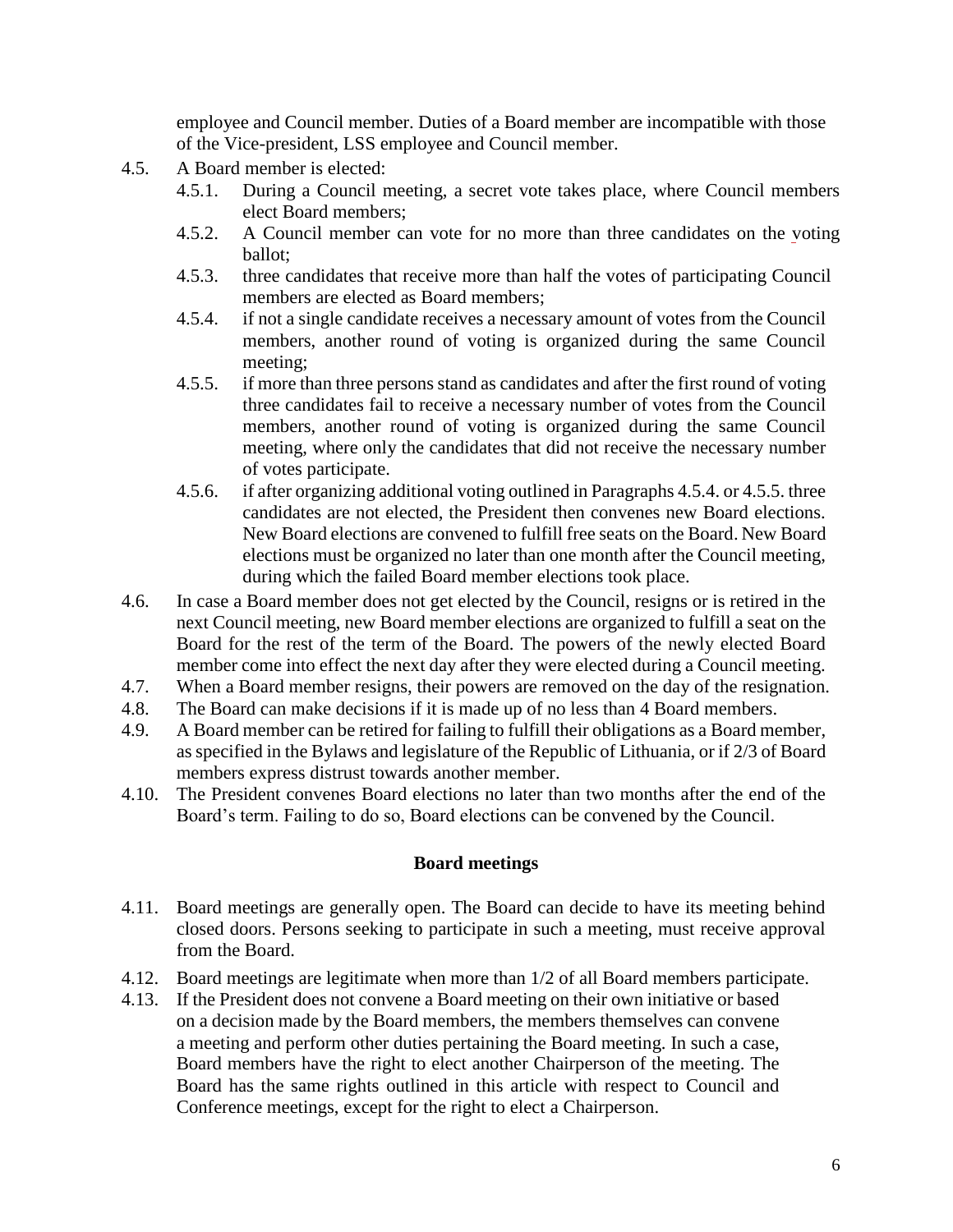4.14. The Board has the same rights outlined in this article with respect to Council and Conference meetings, except for the right to elect a Chairperson.

## **Order of decision-making by the Board**

- 4.15. Board decisions are made during Board meetings or via online voting.
- 4.16. Each person on the Board has only one vote. Board members do not have the right to authorize another person to act in their place as Board members.
- 4.17. All decisions during a Board meeting are generally made by open vote. The Board can decide to have secret ballot voting.
- 4.18. Open vote on the Board is performed by raising one's hand.
- 4.19. Secret ballot voting is performed in the order determined by the Board.
- 4.20. Open and secret ballot voting are both generally carried out by the Chairperson of the Board.
- 4.21. Open voting can be done online.
- 4.22. If Board members vote on a matter 50/50 pro and against, the decision is considered as not made. In such a case, the matter must be considered and voted on again or, if the Board decides, the matter and any decision pertaining to it can be postponed.

## **V. THE PRESIDENT**

5.1. Candidates for the role of President must submit the documents specified in Paragraph 5.2

of the Regulation to the LSS no later than 2 (two) weeks until the meeting of the Conference.

- 5.2. A Presidential candidate must provide these documents:
	- 5.2.1. recommendations of no less than three Full Members;
	- 5.2.2. a resume;
	- 5.2.3. a motivational letter;
	- 5.2.4. a document about the candidate's health status;
	- 5.2.5. an LSS action program.
- 5.3. The employment contract for the term of office with the President is signed by an appointed member of the Council.
- 5.4. A person retired from the role of President does not have the right to be elected President again, except for cases when it emerges that the grounds on which they were retired were wrong.
- 5.5. The President can be retired for failing to fulfill presidential duties outlined in the Bylaws and legislation of the Republic of Lithuania.
- 5.6. When employing specialists, experts and other persons for solving various problems, the President, in consultation with the Board, determines the conditions of their compensation and stimulation.
- 5.7. A person is considered having been President for a full term when said person was in the role of President, including being the interim President, for more than 1 (one) calendar year (including having a temporary break from fulfilling presidential duties).
- 5.8. The concept of the President not being able to fulfill their presidential duties includes one's temporary inability to fulfill their presidential duties and their resignation from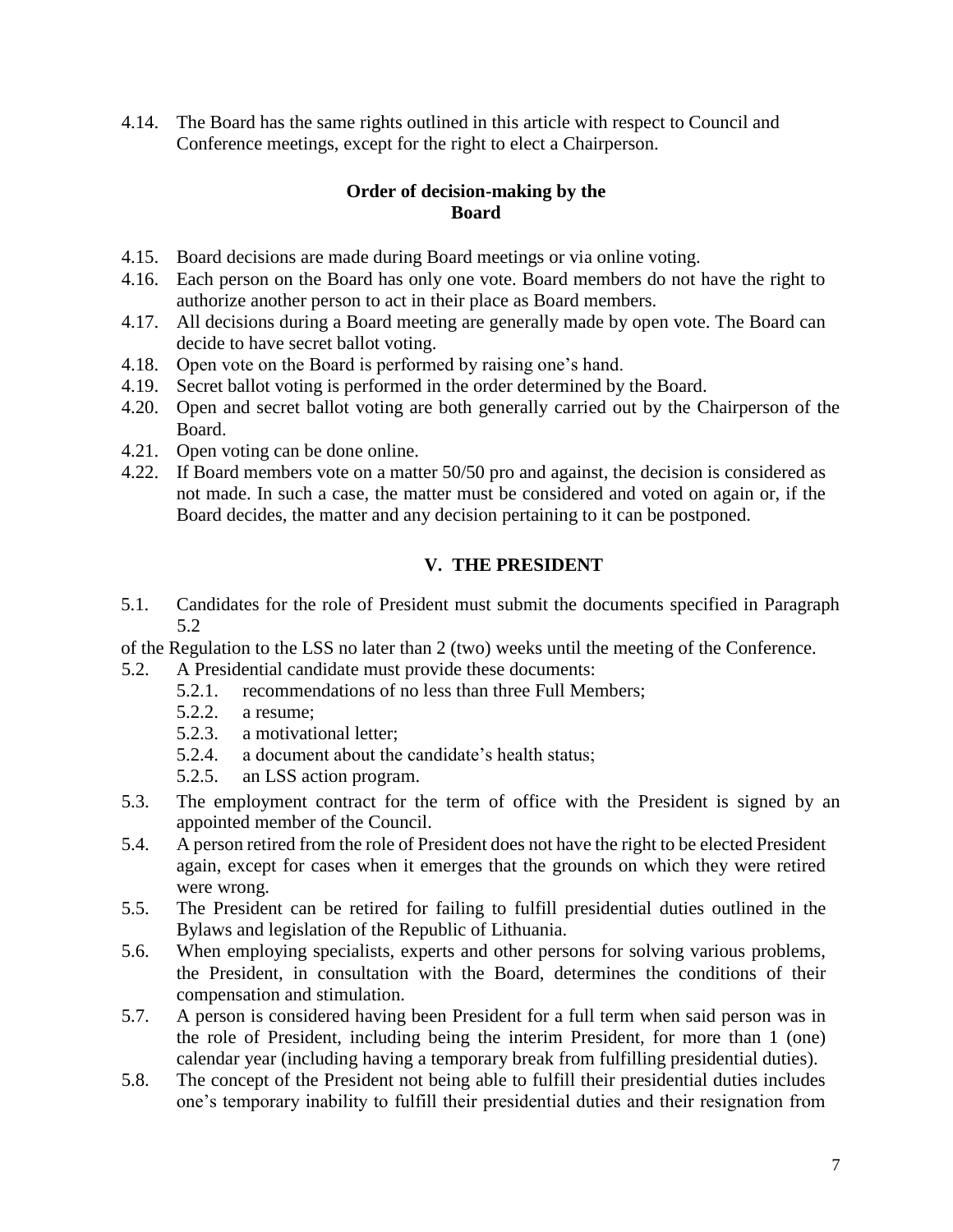the role of President.

- 5.9. When the President is temporarily unable to fulfill their role, the position of President is temporarily held by the Vice-president, previously appointed by the President themselves. If the President does not appoint a Vice-president or does not authorize them to act in their absence, the position of President is temporarily held by a Vicepresident authorized by the Board.
- 5.10. When the President cannot temporarily fulfill their duties and has not authorized a Vicepresident, the matter of authorization is attended to during a Board meeting. A Board meeting is convened by the Vice-president no later than one week after being informed about the President's inability to temporarily fulfill their role.
- 5.11. If the President cannot fulfill their duties for more than 120 (one hundred and twenty) days in a row or for more than 140 (one hundred and forty) days within the last 12 (twelve) months, the matter of removing the President must be considered during the next Board meeting.
- 5.12. Having removed the President, the Vice-president is granted the role of President in the same Board meeting. No later than 40 (forty) days after the removal of the President, the interim President, in consultation with the Board, convenes a Conference, which solves the matters of the removed President's compulsory termination and the election of a new President.
- 5.13. In the case of the President's removal, the Conference can be convened in the general order, if the President had no more than half a year of term left.

## **VI. THE VICE-PRESIDENT**

6.1. The Board can remove the Vice-president for failing to fulfill duties outlined in the Bylaws and the Regulation, work that is incompatible with the virtues of the LSS, if one of the managerial bodies of the LSS expresses distrust.

## **VII. LSS EMPLOYEES**

- 7.1. The President signs employment contracts, determines and approves instructions pertaining to posts. LSS employees and persons participating in the LSS must:
	- 7.1.1. comply with all Bylaws, the Regulation and decisions made by the Conference, the Council, the Board and the President;
	- 7.1.2. act in a way that would not discredit the Lithuanian National Union of Students and would serve as an example to the Lithuanian people;
	- 7.1.3. act fairly and not to abuse the work or activities entrusted to them at the LSS;
	- 7.1.4. fairly fulfill their duties and functions;
	- 7.1.5. use the property and material assets entrusted to them in an economical and sensible fashion, and in case of any damage -- reimburse for it;
	- 7.1.6. follow the customs and traditions of the Lithuanian student body.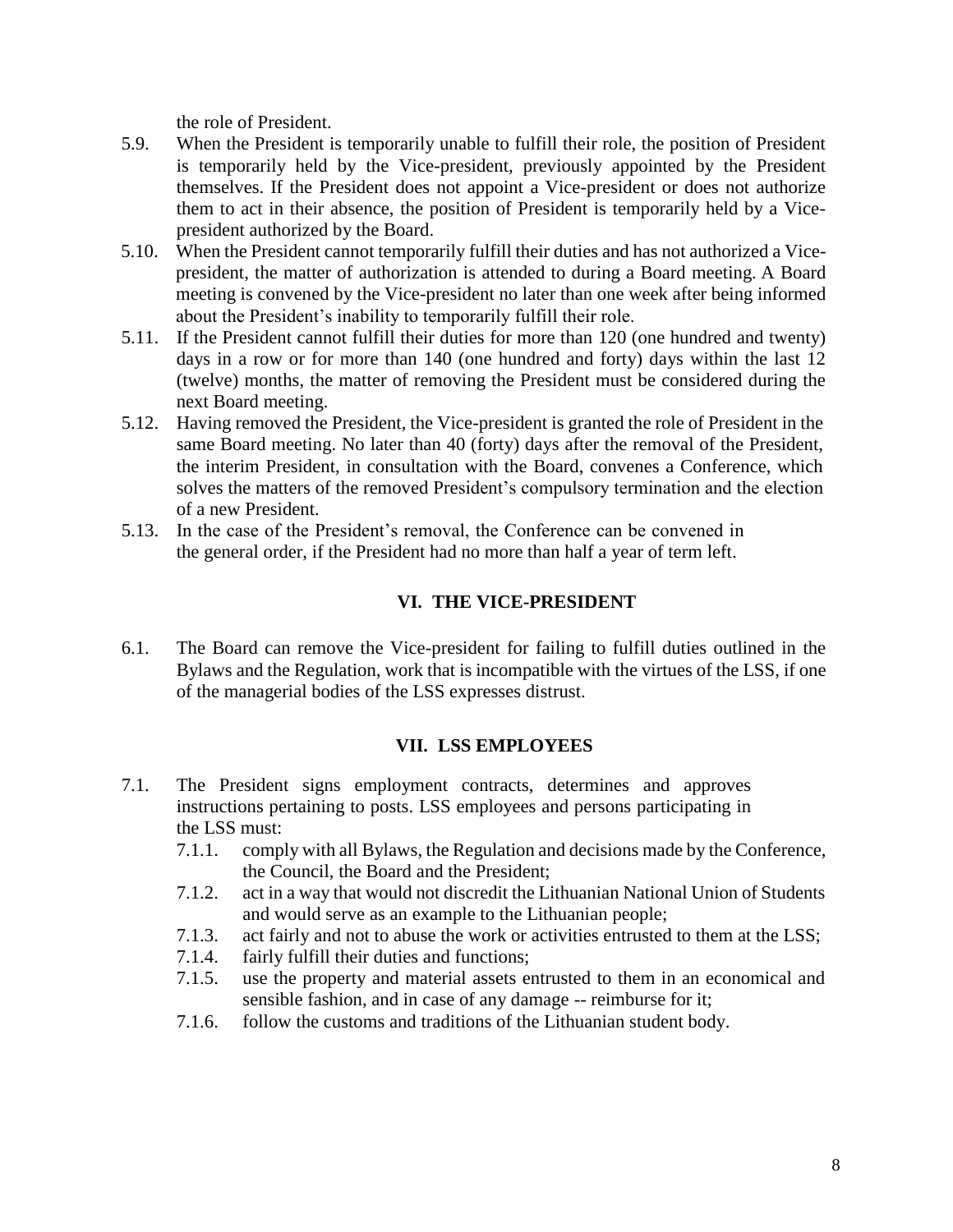#### **VIII. THE SUPERVISORY COMMITTEE**

- 8.1. Conclusions of the Supervisory Committee regarding complaints pertaining to the activity of LSS bodies are mandatory to the LSS bodies and members.
- 8.2. The Supervisory Committee has the right to:
	- 8.2.1. receive information about LSS activities related to the exercise of the direct functions of the Supervisory Committee, familiarize itself with all LSS documents at the LSS headquarters, make copies. The President is responsible of ensuring the rights outlined in this Paragraph;
	- 8.2.2. receive information pertaining to the financial activities of legal entities founded by the LSS, familiarize itself with all documents of these entities in their headquarters, make copies. The head of the LSS founded legal entity is responsible of ensuring the rights outlined in this Paragraph;
	- 8.2.3. participate as an observer in all meetings held by bodies of the LSS and LSSfounded legal entities, including meetings behind closed doors;
	- 8.2.4. give information to LSS bodies, Full Members and Members-Observers about the results of such checks.
	- 8.2.5. has other rights, necessary for the fulfillment of duties of the Supervisory Committee and for the ensuring of rights given to the Supervisory Committee.
	- 8.3. Members of the Supervisory Committee have an obligation to confidentiality, that is, not to disclose any information that was found out performing the functions of the Committee to those who are not members of LSS or LSS-founded legal entities or those who do not participate in said entities, unless it was necessary and in the interests of said entities or requested by competent institutions of the Republic of Lithuania, in specific cases and under the conditions and limits laid down by national legislation. Members of the Supervisory Committee must pay damages for failing to fulfill their duties outlined in this Paragraph.
	- 8.4. The Supervisory Committee can carry out its functions if the Committee is made up of at least three persons (including making decisions during meetings and in the absence of the Chairman of the Supervisory Committee).
	- 8.5. Meetings by the Supervisory Committee are generally held in camera. For persons seeking to participate in such a meeting, approval must be granted by the Supervisory Committee.
	- 8.6. Members of the Supervisory Committee are elected during the conference for presenting activity reports and holding elections for a two-year term.
	- 8.7. A Candidate to the Supervisory Committee has to submit written approval from the head of a Full Member or a Member-Observer, or verbal approval given during a Conference, as proof that the Candidate is part of the Full or Observing Member.
	- 8.8. In case of either removal or resignation of a member of the Supervisory Committee before the end of their term, a new member of the Supervisory Committee is elected during the next Conference. Their term ends with the term of the current Supervisory Committee.
	- 8.9. On the President's accord and with the approval of the Board, members of the Supervisory Committee can receive compensation for their work.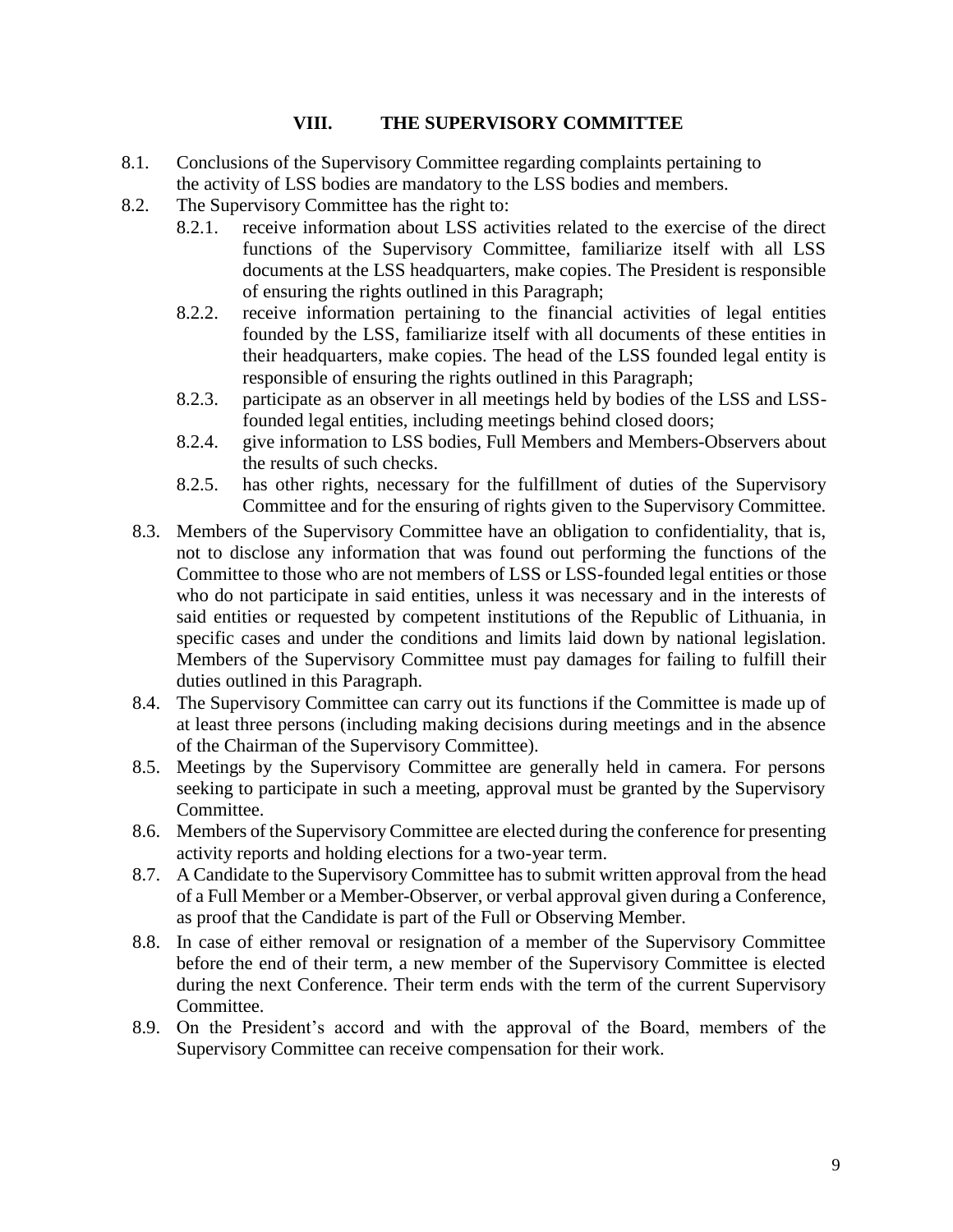## **IX. RESOLUTION PROCEDURES OF GOVERNING AND SUPERVISORY BODIES**

- 9.1. Resolutions are decisions made by the collegial governing and supervisory bodies of the Lithuanian National Union of Students, meant to regulate and detail activities and functions performed within their spheres of competence.
- 9.2. Resolutions passed by governing or supervisory bodies apply only to that body of the LSS that passed the resolution, unless indicated otherwise in the Bylaws.
- 9.3. Resolutions are passed via a majority vote and come into effect the following day after passing said resolution.
- 9.4. Resolutions can be changed and reviewed if an appropriate governing or supervisory body includes them in their meeting agenda, following all the requirements for organizing meetings of said bodies.
- 9.5. Passed resolutions are announced on the lss.lt webpage or on another platform and are accessible to all student governing bodies that are members of the LSS.

### **X. CONTENT REQUIREMENTS FOR OPERATIONAL STRATEGY, PLAN, BUDGET AND REPORTS OF THE LSS**

- 10.1. The LSS operational strategy is approved for 4 (four) years. An approved LSS operational strategy can be revised during its life-cycle. The LSS operational strategy is comprised of information on:
	- 10.1.1. strategic goals for the expansion of LSS activities;
	- 10.1.2. main lines of action of the LSS;
	- 10.1.3. main measures for realizing the LSS operational strategy;
	- 10.1.4. other information determined by the Board.
- 10.2. The LSS operational plan is approved for 2 (two) years. An approved LSS operational plan can be revised during its life-cycle. The LSS operational plan is comprised of information on:
	- 10.2.1. goals of the LSS;
	- 10.2.2. measures for carrying out the LSS operational plan;
	- 10.2.3. other information determined by the Board.
- 10.3. The LSS budget is comprised of information on:
	- 10.3.1. anticipated revenue (including anticipated activities) and revenue sources;
	- 10.3.2. anticipated expenses (including debt to creditors, other expenses);
	- 10.3.3. reserve;
	- 10.3.4. a potential deficit in the budget and measures of reducing it;
	- 10.3.5. other information determined by the Board.
- 10.4. Requirements for operational reports of LSS structural subdivisions are set by the Board. These requirements are set if at least one LSS structural subdivision is established. Different requirements for operational reports can be set for each LSS structural subdivision.
- 10.5. Interim activity reports of the President are given during each Board and Committee meeting, except those cases where the Board or the Committee relieve the President of this duty in advance. Interim activity reports of the President are comprised of information on the reporting period: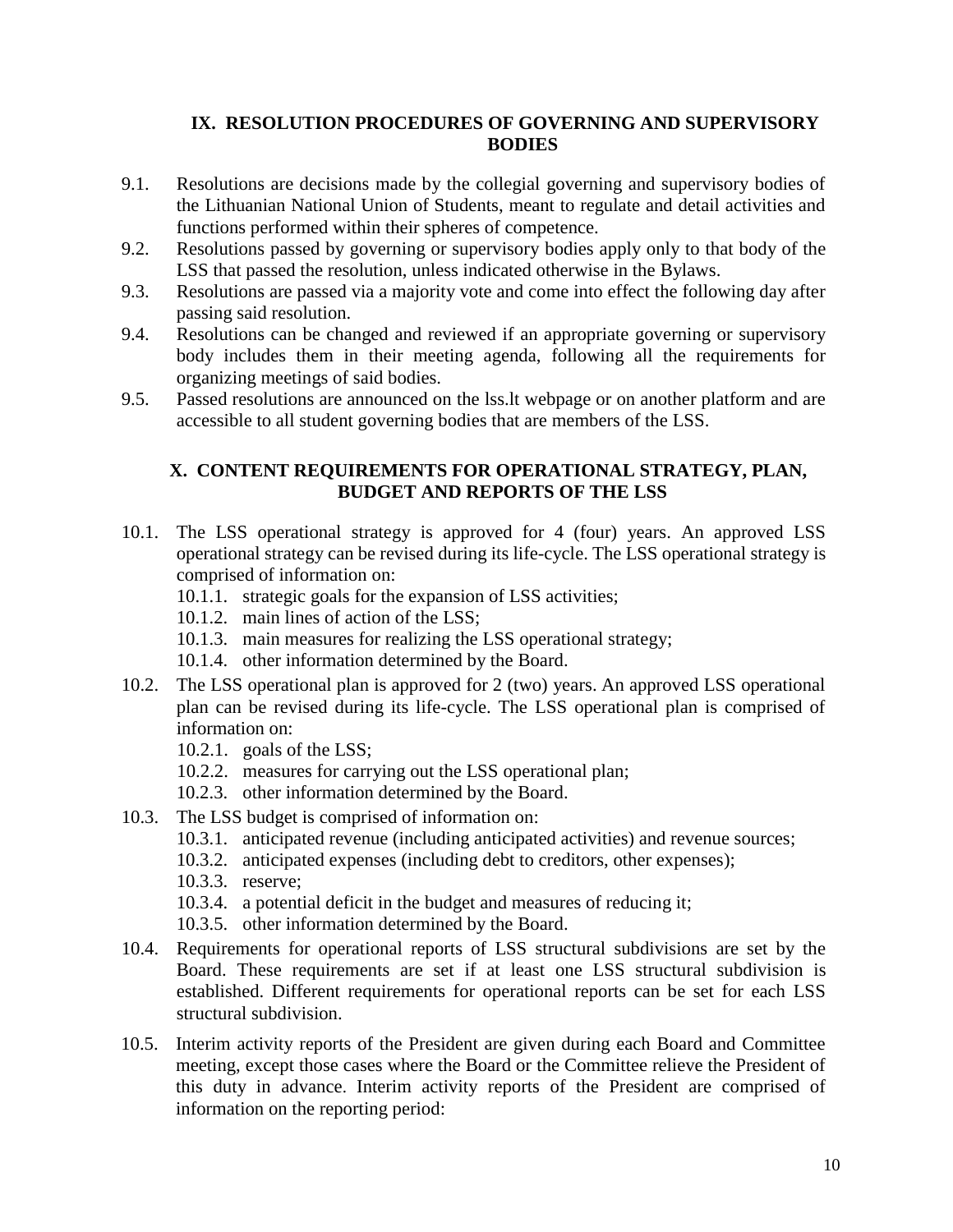- 10.5.1. goals;
- 10.5.2. measures taken to achieve said goals;
- 10.5.3. results (goals that have and have not been achieved);
- 10.5.4. other information determined by the Board and the Committee accordingly.
- 10.6. Requirements set for the content of the Vice-president's activity report are laid out in Paragraph 10.5 of the Regulation. The Vice-president only presents their results in their activity report.
- 10.7. The portion of the LSS operational report -- information on the activities of the LSS (information on the activities of the LSS is also considered an activity report of the President, according to the Bylaws):
	- 10.7.1. goals;
	- 10.7.2. achieved goals by the LSS (according to the LSS operational plan, if one is approved);
	- 10.7.3. measures taken to achieve said goals;
	- 10.7.4. results (goals that have and have not been achieved);
	- 10.7.5. analysis (assessment) of the activities of the LSS;
	- 10.7.6. other information determined by the Conference or legislature of the Republic of Lithuania.
- 10.8. Financial activity report of the Supervisory Committee is comprised of information on:
	- 10.8.1. remaining balance in bank accounts and cash register at the beginning and end of the reporting period;
	- 10.8.2. balance during the reporting period (revenue and expenses);
	- 10.8.3. assets acquired during the reporting period;
	- 10.8.4. LSS debt to private and legal entities (subjects are specified) at the beginning and end of the reporting period;
	- 10.8.5. debtors of the LSS, private and legal entities (subjects are specified), at the beginning and end of the reporting period;
	- 10.8.6. cases of illegal or negligent bookkeeping, including LSS asset management, determined by the Supervisory Committee;
	- 10.8.7. recommendations (if any);
	- 10.8.8. other information determined by the Conference.
- 10.9. The LSS performance report is generated by the Supervisory Committee by taking into account and evaluating efficiency in accordance with information laid out in Paragraph 10.8.

## **XI. MEMBERSHIP**

- 11.1. A Student governing body that seeks to become a Full or Observing Member, submits a membership application to the Committee. This application comes with the following attached:
	- 11.1.1. a copy of Bylaws of the Student governing body along with a tag of authenticity;
	- 11.1.2. a decision of the competent Student governing body (protocol excerpt) to begin its membership in the LSS and all information related to it.
- 11.2. The application must include: 11.2.1. precise name of the organization;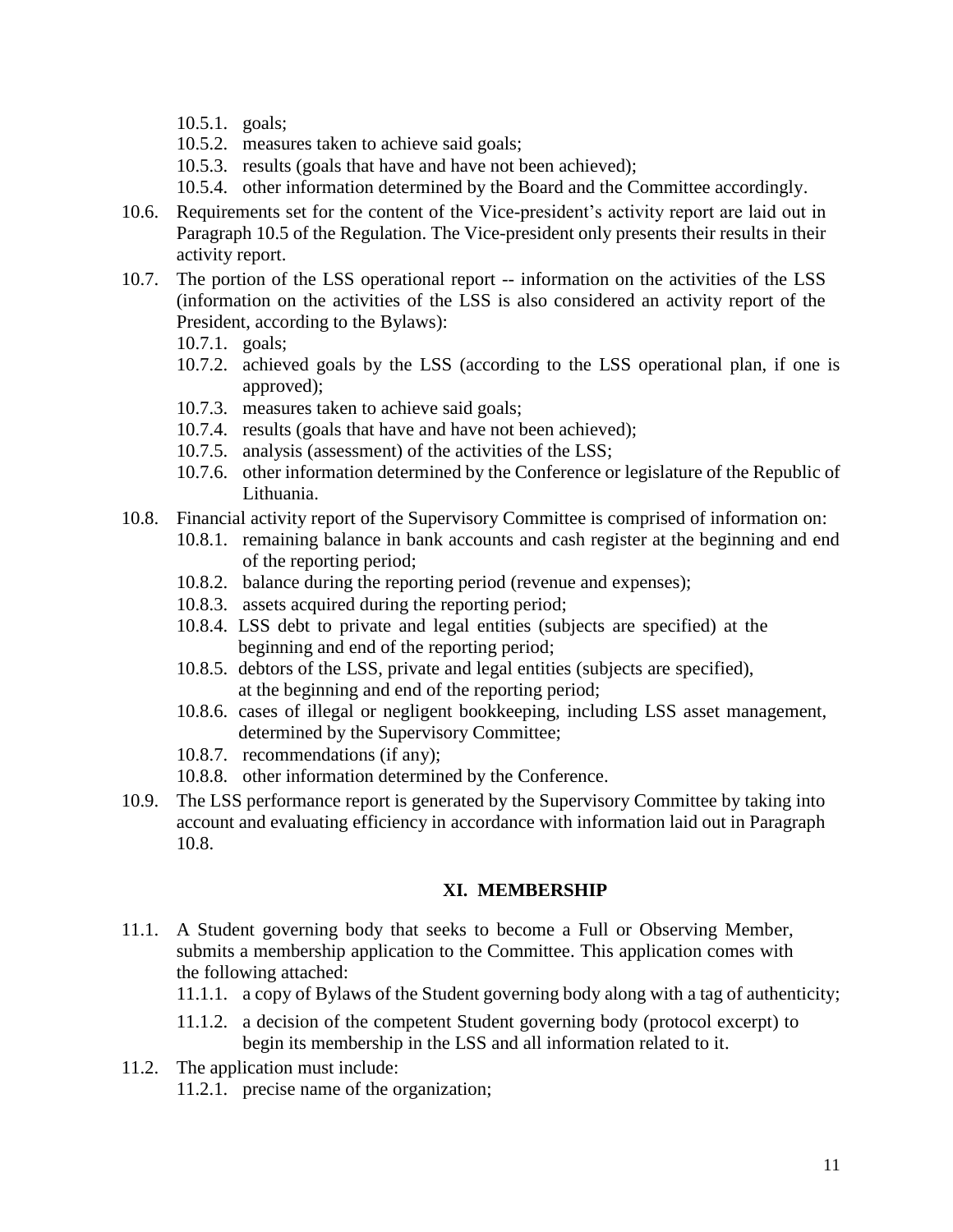- 11.2.2. legal status of the organization (if the governing body is a legal entity);
- 11.2.3. headquarters of the organization;
- 11.2.4. legal entity code of the organization (if the organization is a legal entity);
- 11.2.5. register, which is used to collect and securely keep information regarding the organization (if the organization is a legal entity);
- 11.2.6. phone number, email and other contact information of the organization;
- 11.2.7. information regarding the higher education institution, its number of students and number of members in their Student governing body;
- 11.2.8. which category of LSS membership the organization is seeking (Full Membership or Observational Membership);
- 11.2.9. information on memberships in any other unions of Student governing bodies of Lithuanian higher education institutions;
- 11.2.10. other information that could be of importance deciding on the membership of the Student governing body in the LSS;
- 11.3. The Committee determines whether the Student governing body meets the criteria laid out in the Bylaws and decides whether or not to pass the decision of the aforementioned body's acceptance as a Full Member to the Conference. After the decision to pass the matter of the Student governing body's acceptance as a Full Member to the Conference, the Committee whether or not to give this Student governing body the status of a Member-Observer until the Conference makes its decision.
- 11.4. A Student governing body that does not have a legal entity status can only be accepted as a Member-Observer.
- 11.5. Persons of merit to the LSS can become Honorary Members. In order for the question of declaring a person an Honorary Member to be considered by the Committee, no less than 1/3 of the Committee members must agree with the consideration.
- 11.6. The decision by the Conference to accept a Student governing body into the LSS as a Full Member comes into effect the following day after the decision has been made by the Conference; all other decisions related to LSS membership come into effect the moment they are made, unless stated otherwise in the Bylaws.
- 11.7. Full Membership in the LSS can be reviewed (a decision can be made to revoke a Membership or change its status to Observational) in the Conference, if approved by the Council. The matter of reviewing the Membership of a Student governing body (Full Member) can be initiated by the Board or 1/3 of Full Members. When deciding whether or not to review the Membership of a Full Member in the Conference, the Council takes into account whether or not the Student governing body acts in accordance with the legislature of the Republic of Lithuania, Bylaws, and Regulation, whether or not the activity of the organization does not contradict with the goals and interests of the LSS, or whether or not the aforementioned governing body is operational at all.
- 11.8. The LSS, upon receiving a request to review the Membership of a Full Member in the Council, must inform the Full Member in question about this no later than three days after receiving the request;
- 11.9. The question of a Full Member's Membership is reviewed during the next Council meeting, but no earlier than two weeks after receiving the request.
- 11.10. A Full Member, after becoming a member of another union of student governing bodies of Lithuanian higher education institutions, loses their status as a member of the LSS from the moment they are accepted by another aforementioned union, without a separate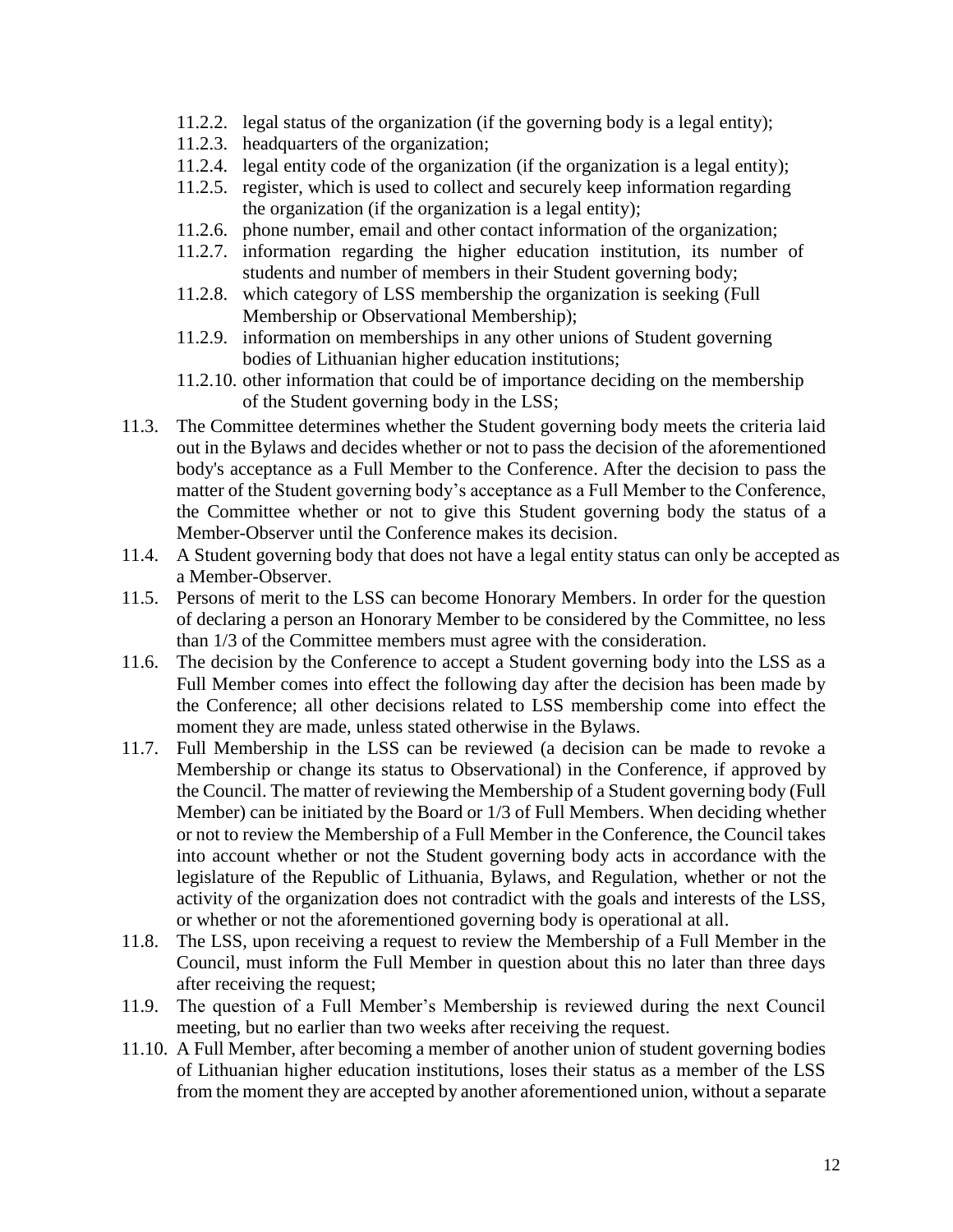LSS decision.

- 11.11. The Membership of a Member-Observer in the LSS can be reviewed (whether or not to remove the Member from the LSS or change their status to that of a Full Member), based on a decision by the Council. The matter of reviewing the Membership of a Student governing body (Member-Observer) can be initiated by the Board or 1/3 of Full Members. The Council, when reviewing the matter of revoking an Observing Member's status, follows the same guidelines as reviewing Memberships of Full Members in the LSS, except for the requirement to not be a member of any other union of student governing bodies of Lithuanian higher education institutions.
- 11.12. The LSS, after receiving a request to review an Observing Member's status in the Council, must inform the Observing Member about it no later than three days after receiving the request;
- 11.13. Memberships of Honorary Members, as much as that does not conflict with the spirit of the status of an Honorary Member, are reviewed following the same guidelines as reviewing the status of Memberships of Observing Members.
- 11.14. The inauguration of an Honorary Member consists of a solemn presentation of LSS attributes to the Honorary Member during a Conference or an Assembly.

### **XII. SYSTEM FOR FORMING PROVISIONS ON MATTERS OF HIGHER EDUCATION**

### **Types of provisions on matters of higher education**

- 12.1. Council, President and the Conference are responsible for forming of provisions on matters of higher education.
- 12.2. The LSS higher education provisions system is comprised of two types of written provisions:
	- 12.2.1. Guidelines for the vision of higher education -- documents covering a certain, wide area of higher education, where main LSS provisions and principles regarding the appropriate area's progress and development are laid out. The list of guidelines for the vision of higher education are approved by the LSS Council.
	- 12.2.2. Positions -- proposals and other written declarations, based on the LSS guidelines for the vision of higher education, meant higher education policy makers and executors.

#### **The formation of guidelines for the vision of higher education**

- 12.3. The President of the Lithuanian National Union of Students forms provision projects according to a priority list of guidelines for the vision of higher education, approved by the Council.
- 12.4. The process of forming guidelines for the vision of higher education lasts no longer than 14 days and is carried out in this order:
	- 12.4.1. the process of forming guidelines for the vision of higher education is considered initiated when the President sends the project for these guidelines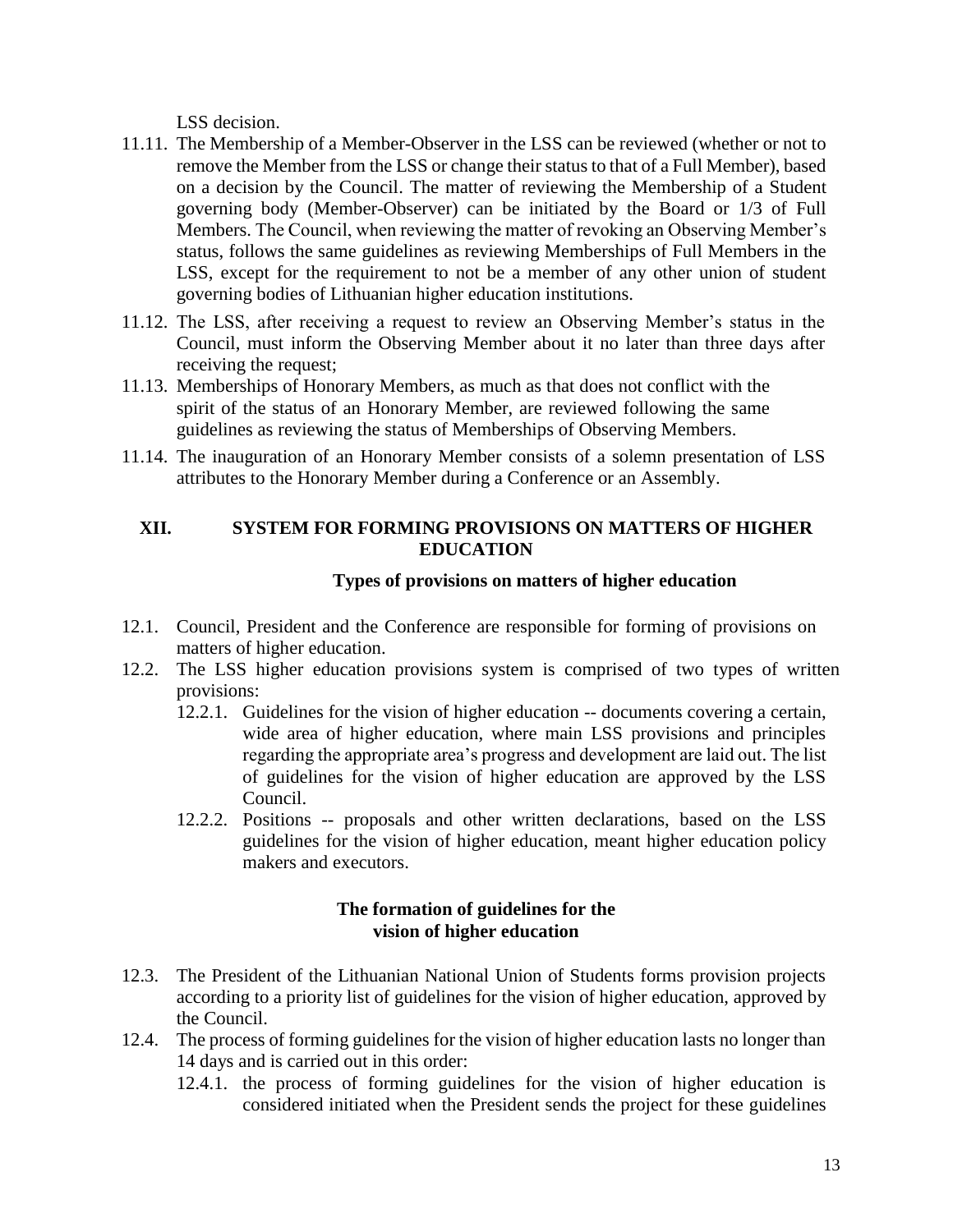to the Council;

- 12.4.2. within 4 days after sending the project, the President presents the guidelines project to the Council and others interested in it, answers any questions and replies to remarks. On the day of the presentation the President can organize all sorts of discussions, announcements pertaining to the project in question, or they can choose a different format for presentation, even combine multiple ones;
- 12.4.3. Full Members have 7 calendar days from the presentation of the project of higher education guidelines to submit written suggestions, in accordance with the form approved by the Council, by sending them via email to [pozicijos@lss.lt.](mailto:pozicijos@lss.lt) Separate suggestions are formed as separate documents, each suggested revision must be supported by at least one other Full Member of the LSS;
- 12.4.4. systematized suggestions that reached the President on time, in the correct form and met all of the requirements, are presented to the Council no later than 3 calendar days until the meeting of the Council;
- 12.4.5. Guidelines for the vision of higher education are considered and approved in a Council meeting.
- 12.4.6. A document approved by the Council is considered in the next Conference meeting;
- 12.4.7. Having rejected a document, the Council must form recommendations for the President with regards to revisions to the aforementioned document..
- 12.5. Approved guidelines for the vision of higher education are valid for 3 years, except those cases where the Conference decides otherwise, and are published on the organization's webpage lss.lt no later than 7 days from approving them in a Conference meeting. The organization of a Council meeting where guidelines for the vision of higher education are considered.
- 12.6. The Council meeting where the project for the guidelines of higher education is considered is subject to Council meeting provisions laid out in the Regulation, to the extent that they do not contradict with the procedures specified in this section.
- 12.7. In the beginning of a Council meeting, the President can offer proposals regarding the meeting Chairperson, their Deputy and Secretary.
- 12.8. The President acquaints the participants of the Council meeting the order of the meeting, the ranking order of ruling on decisions, names the number of proposed changes.

## **Order of making resolutions**

- 12.9. At the beginning of the meeting, the meeting Chairperson briefly introduces the changes proposed by the student governing bodies that will be considered during the meeting.
- 12.10. The proposals are laid out in the order they affect affect the document.
- 12.11. Each proposal is considered separately, in this order:
	- 12.11.1. the student governing body essentially introduces its proposal and arguments for it;
	- 12.11.2. statements and questions are heard and registered;
	- 12.11.3. the governing body that made the proposal has the right to react and answer the questions that were asked;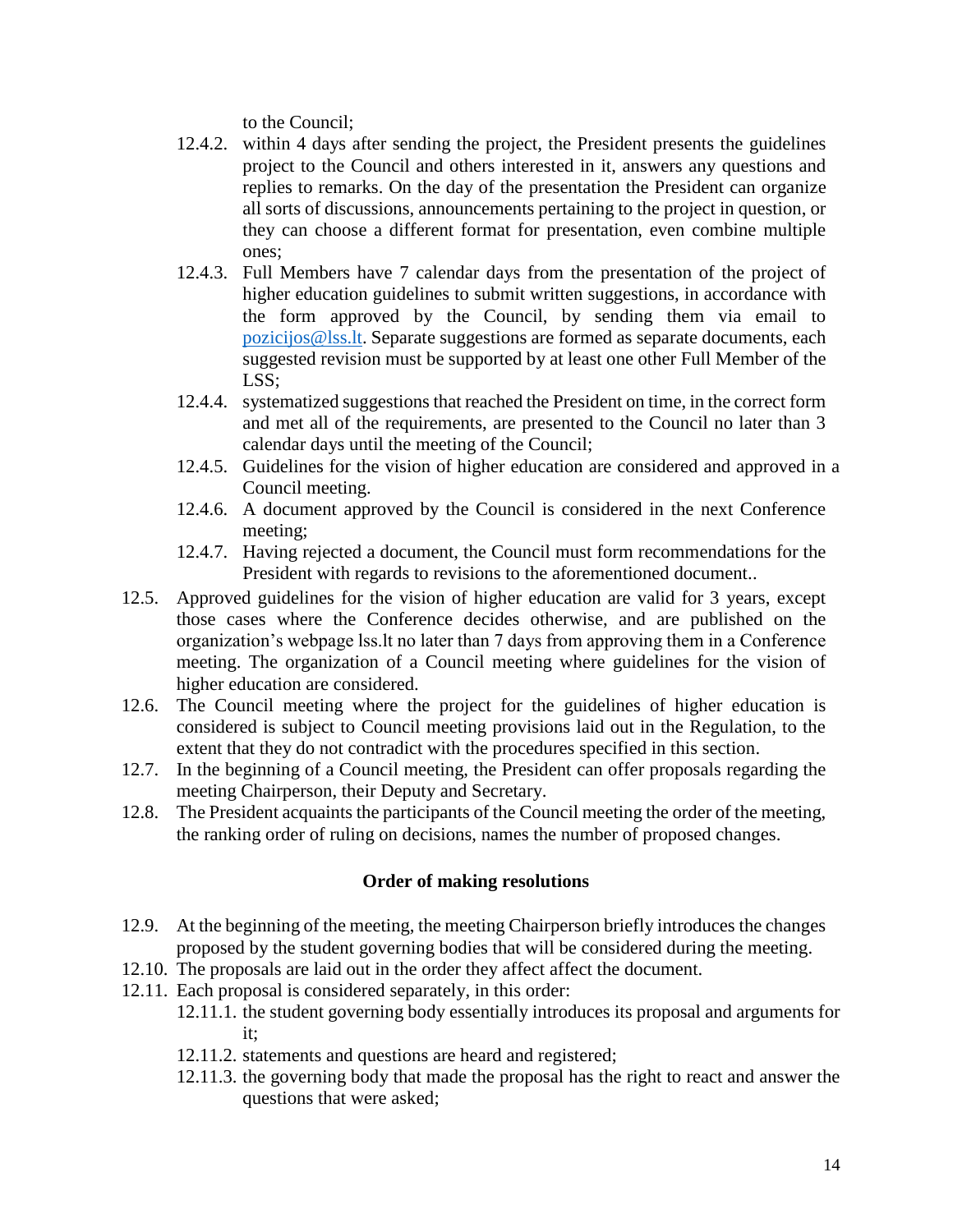- 12.11.4. arguments pro and against the proposal are heard and registered;
- 12.11.5. the proposal is voted on.
- 12.12. In a case where there are multiple proposals regarding the same part of the guidelines for the vision of higher education, the Chairperson makes a decision and organizes and alternative vote, during which delegates vote for one of the multiple proposals or the Chairperson lays out the proposals in the order from those that affect the provisions the most, to those that affect them the least.

### **Revision of higher education guidelines**

- 12.13. LSS guidelines for higher education can be reviewed on the basis of a proposal by the President or the Council. The formulated proposal must state the proposed scope of the review (by indicating the entire document or its parts) and the reasons behind it. In their very next meeting, the Council considers this proposal, and in the case of accepting it, sets a date for future considerations.
- 12.14. The reviewing of guidelines is carried out in exactly the same way as the consideration of new guidelines, following all the stated deadlines and procedures. But the Council can decide that in the case of guideline review, organizing a new project presentation is not necessary.
- 12.15. Each and every guideline for higher education must be reviewed and renewed three years after their approval.
- 12.16. In the case of renewing or preparing a new project regarding the guidelines for the vision of higher education, positions formulated by the LSS in a relevant area must be taken into account.

## **Formulating positions**

- 12.17. The President and the Council are responsible for formulating positions in the LSS.
- 12.18. Formulated positions must conform to the LSS guidelines for the vision of higher education, except those cases where the position being formulated concerns a matter of higher education that is not discussed in any piece of guideline documentation.
- 12.19. Formulated positions are approved an LSS Council meeting.
- 12.20. Positions that call for urgency are sent directly to the LSS Council, where its members can argumentatively veto a prepared position within 24 hours.
- 12.21. If at least one member of the Council uses their right to veto, the President can postpone the formulation of the position for the next meeting or convene an online Council meeting, during which the members vote on:
	- 12.21.1. the text of the new position, which is revised according to the remarks and arguments given by the Council member that used their veto right;
	- 12.21.2. remarks given by the Council member that used their veto right, with which the President disagreed;
	- 12.21.3. in the case of there being more than one Council member who used their right to veto for different reasons, the President submits them all for alternative voting, indicating their own position with respect to each proposal.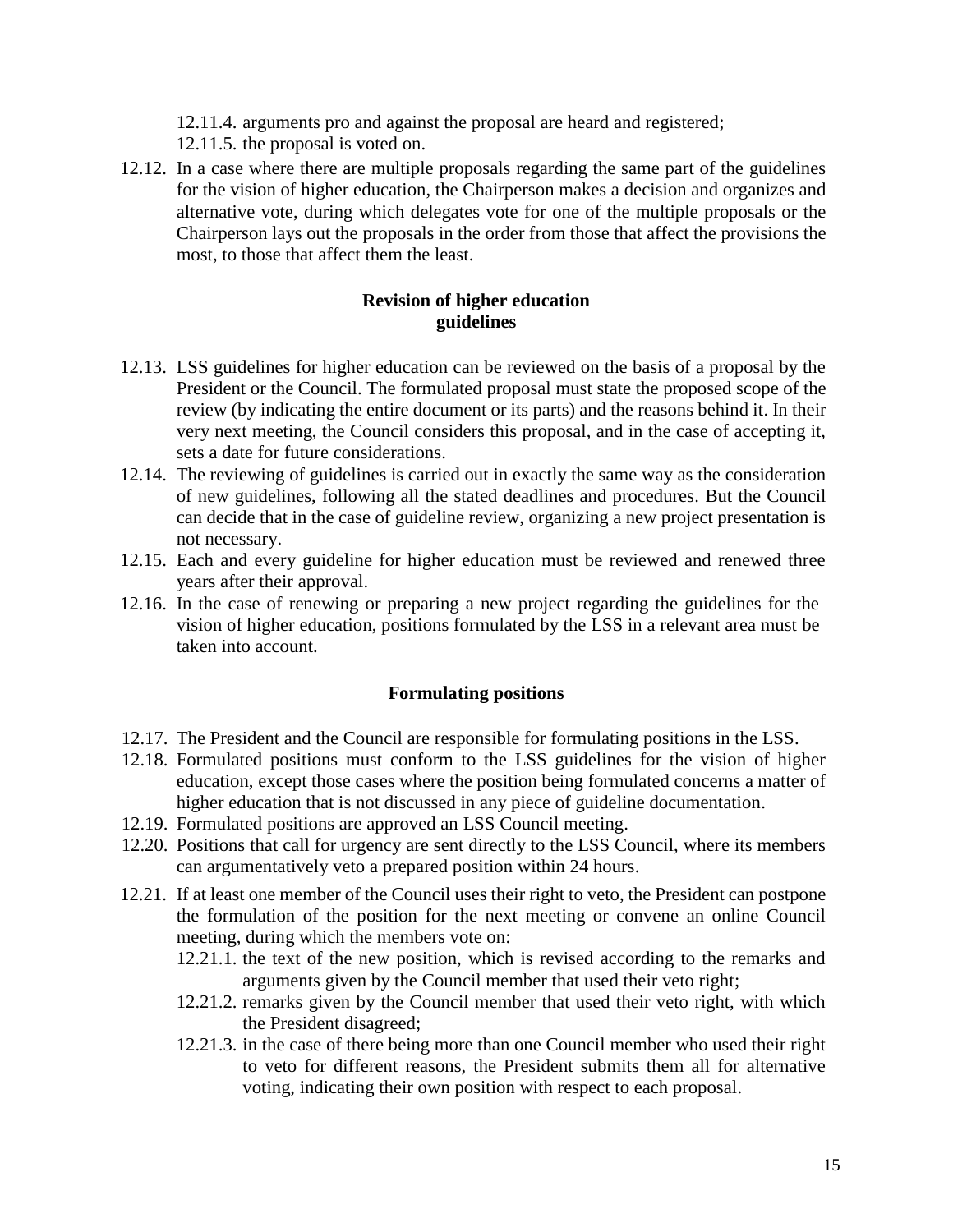- 12.22. Council members have a 24-hour voting window during online meetings.
- 12.23. Approved positions are announced on the lss.lt webpage no later than 7 days after their approval.

#### **XIII. DISSEMINATION OF INFORMATION**

- 13.1. The agenda and material of a Conference meeting are sent to a Full Member via email, post or fax.
- 13.2. All other information regarding LSS activities is distributed to LSS members via email, but, per a Full Member's written request, the aforementioned information can be sent to the requesting Member via post or fax. The request to be sent information via post or fax is only valid in certain cases.
- 13.3. Replies to formal letters are sent in the same form in which the letter was received.
- 13.4. The President is responsible for constant and orderly dissemination of information to Full and Observational Members regarding the activity of the LSS. Information regarding the activity of the LSS is distributed to Full and Observational Members at least once every two weeks. Information regarding the decisions of LSS bodies is distributed to Full and Observational Members within 5 (five) days from the day the respective meeting protocol was drawn up (if the protocol has to be submitted to the LSS headquarters, from the day it was received).
- 13.5. A group of no less than 1/3 of Full Members can appeal to the LSS with regard to giving information pertaining to the activity of the LSS. Such an appeal must be submitted in writing, indicating specific questions that ought to be answered. The LSS must respond to such appeals within 30 calendar days.
- 13.6. When an LSS body considers a matter pertaining to a Full Member, said Member must be notified (including an invitation to participate in such a meeting of the LSS body) about the intention to consider such a matter (including exact content of the matter that is to be considered) no later than 2 (two) weeks before the meeting.
- 13.7. If the meeting agenda of an LSS body is not distributed to the members of said body in time and that results in not all of the members being present during the meeting, the members have the right to dispute (request to re-consider the matter that was discussed or submit an appeal in accordance with national legislation of the Republic of Lithuania) the matters that were considered, if the absence of members of the LSS body in question during the consideration might have had a substantial impact on the decisions that were made by the LSS body.
- 13.8. If meeting material is not distributed in time, the respective LSS body has the right to decline the consideration of a matter(-s) that the aforementioned material pertains to.

#### **XIV. DOCUMENT MANAGEMENT**

- 14.1. The meetings of all collegiate governing and advisory bodies are recorded in writing. The meeting protocol is drawn up by the meeting Secretary no later than 5 (five) days since the end of the meeting. The meeting protocol is signed by the Chairperson and the Secretary of the meeting.
- 14.2. Protocols of collegiate governing bodies are archived at LSS headquarters and published on the LSS webpage or intranet. These protocols must be accessible to all